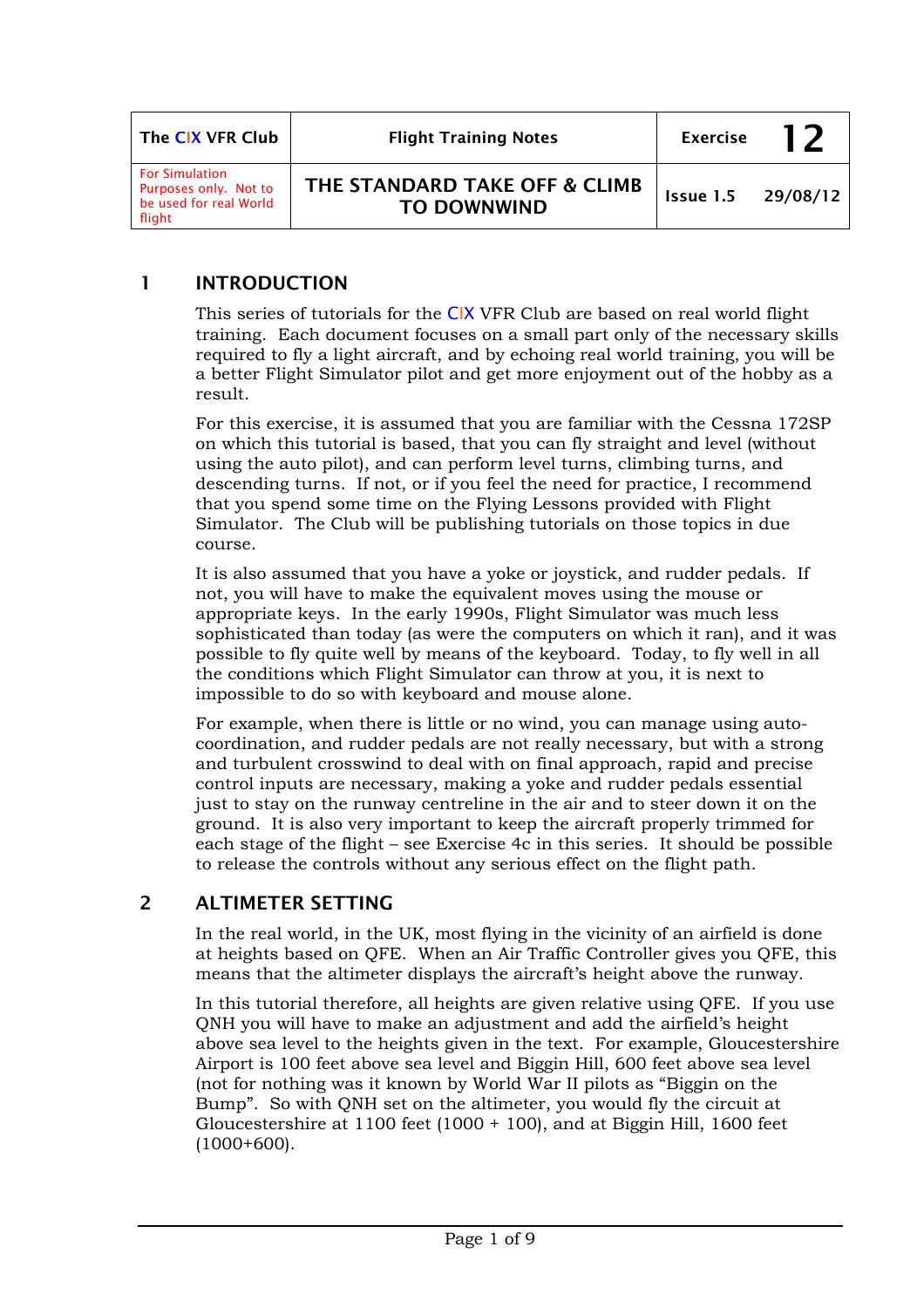| The CIX VFR Club                                                                   | <b>Flight Training Notes</b>                        | <b>Exercise</b>    | 1 フ |
|------------------------------------------------------------------------------------|-----------------------------------------------------|--------------------|-----|
| <b>For Simulation</b><br>Purposes only. Not to<br>be used for real World<br>flight | THE STANDARD TAKE OFF & CLIMB<br><b>TO DOWNWIND</b> | Issue 1.5 29/08/12 |     |

See Exercise 2 for more detail on setting the altimeter, and Exercise 16 for a full description of Altimetry (the measurement of height).

# 3 THE BASIC VFR CIRCUIT

This exercise covers the first part of flying "the circuit" ("the pattern" in the USA). The idea of the circuit is to provide a standard method of arriving at an airfield and positioning to land, so that some of the many variables in the process are eliminated or their effect minimised. If you always turn onto final approach at 70 knots and 700 feet above the runway, then you have a better chance of making a standard descent and a good landing. The lengths of each leg and the aircraft's distance from the runway at any one time are designed in such a way that if the engine stops, you can land on the runway. This was a much more important consideration in the early days of flying than it is today, thankfully. Of course in Flight Simulator, you have to set reliability to less than 100% otherwise your engine will never fail!

Circuits may be right hand (clockwise) or left hand (anticlockwise). It follows that, in a right hand circuit, all turns are to the right, and in a left hand circuit, all turns are to the left. With side-by-side seating in modern aircraft, left hand circuits are the standard, because the pilot, who normally sits in the left hand seat, has a better view of the airfield at all times during the circuit. Both left hand and right hand circuits are used at Gloucestershire and Biggin Hill, depending on which runway is in use.

The VFR circuit forms a rectangle with rounded corners. It consists of the take off and initial climb along the line of the runway, a 90o climbing turn onto the crosswind leg, then completing the climb to circuit height followed by a further 90o turn onto the downwind leg, parallel with the runway. The downwind leg is flown straight and level at cruise speed. Next comes another 90o turn onto the base leg, slowing down and commencing the descent, followed by a descending 90<sup>°</sup> turn back onto the runway extended centreline and completing the descent to land.



The VFR Circuit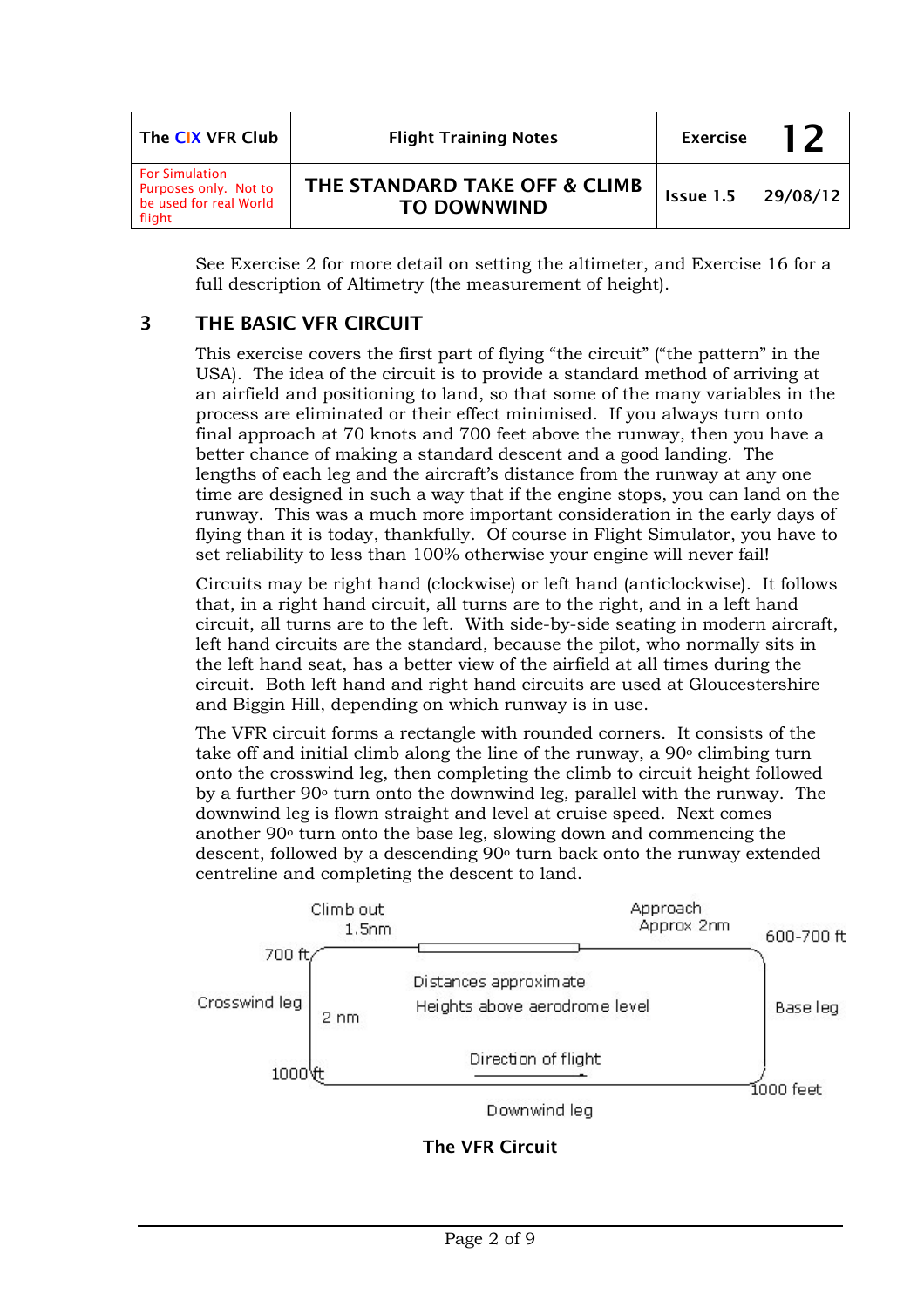| The CIX VFR Club                                                                   | <b>Flight Training Notes</b>                        |           | 12       |
|------------------------------------------------------------------------------------|-----------------------------------------------------|-----------|----------|
| <b>For Simulation</b><br>Purposes only. Not to<br>be used for real World<br>flight | THE STANDARD TAKE OFF & CLIMB<br><b>TO DOWNWIND</b> | Issue 1.5 | 29/08/12 |

The theoretically ideal circuit takes 6 minutes from lift off to touch down, comprising the initial climb to crosswind turn, 1 minute, the crosswind leg, 1 minute, the downwind leg, 2 minutes, base leg, 1 minute and final approach and touchdown, 1 minute. Many factors affect circuit times, but a good tight circuit in reasonably favourable weather and wind should be close to that figure. The commonest mistake made, particularly by inexperienced pilots, is to extend the downwind leg too far and as a result find themselves low on final approach and have to "drag her in" to use the jargon – a low descent rate and low airspeed coupled with high power setting. In this configuration, an engine failure will always result in the aircraft failing to reach the runway.

## 4 BEFORE TAKE OFF

## 4.1 Weather

The first requirement is to check the weather, in particular the wind. The wind direction will indicate the expected runway in use – "expected" because sometimes VATSIM ATC will have designated a different runway for operational reasons. As a principle, the runway in use will be the runway which is most into-wind, so that the effect of the wind blowing towards the aircraft as it starts to take off, will enable the aircraft to reach flying speed in a shorter distance than otherwise, because when heading into wind

*Airspeed = ground speed plus wind speed down the runway* 

## 4.2 Crosswinds

In the early days of flight, aircraft took off directly into wind from large fields. They were no constrained by runways. As soon as runways were laid down, the aircraft could only take of directly into wind if the wind happened to be blowing in the same direction as the runway was built. There were careful attempts to lay out runways in the direction of the prevailing winds, but winds aren't always prevailing! So quite often the wind is blowing across the runway to a greater or lesser degree. At its worst, a stiff breeze across the runway – 15 knots or so, can be enough to make it dangerous for a light aircraft to take off. What's more, landing in such a wind will be even more dicey!

So before take off, the pilot must calculate the crosswind component of the wind, and compare that with the crosswind limit of the aircraft. Mathematically, the crosswind component is

*The full wind x SIN(angle between the runway and the wind)* 

If a wind is blowing at 16 knots at  $310^{\circ}$  and the runway direction is  $270^{\circ}$  (i.e. Runway 27) then the crosswind component is

*16 x (SIN(310o-270o)* i.e. *16 x (SIN(40o) = 11.17 knots*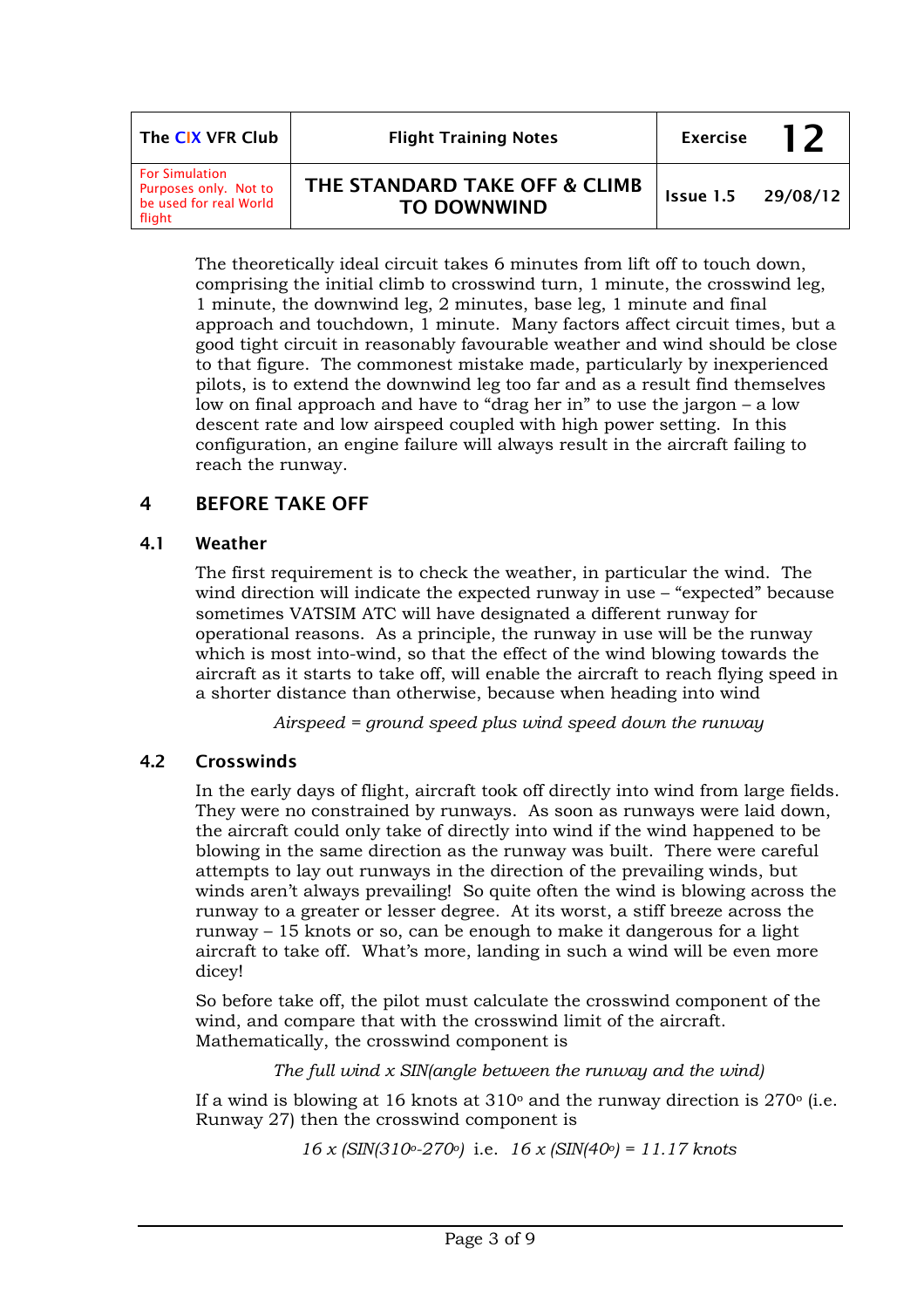| The CIX VFR Club                                                                   | <b>Flight Training Notes</b>                        |                    | l 7 |
|------------------------------------------------------------------------------------|-----------------------------------------------------|--------------------|-----|
| <b>For Simulation</b><br>Purposes only. Not to<br>be used for real World<br>flight | THE STANDARD TAKE OFF & CLIMB<br><b>TO DOWNWIND</b> | Issue 1.5 29/08/12 |     |

In practice, rather than get the calculator out, pilots use an approximation called "The Rule of Six".

> $10^{\circ} = 1 = 1/6$  $20^{\circ} = 2 = 2/6$  $30^\circ = 3 = 3/6$  $40^{\circ} = 4 = 4/6$  $50^\circ = 5 = 5/6$  $60^{\circ} = 6 = 6/6$

So for a 16 knot wind offset from the runway heading by  $40^{\circ}$ , the crosswind component is  $4/6$ ths of the full wind velocity.  $4/6$ <sup>ths</sup> of 16 is  $(16 \times 4)/6$  or 10.6 knots. That is close enough to the mathematically precise value of 11.17 knots for practical purposes..

## 4.3 Aircraft Performance Limits

The pilot also needs to ensure that

- the runway is long enough to take off on,
- the aircraft is not too heavy (passengers and fuel)
- any crosswind component of the full wind is within limits for the aircraft.

### 4.4 Taxi

After starting the engine, and before moving off, carry out the after start checks, and set the radio frequencies required. Then call Air Traffic Control for permission to taxi and taxi instructions. On VATSIM, it may be "Tower" or "Approach", and occasionally both might be available. When on the ground you first call Tower, if available. In the real world there are normally always both at a full ATC airfield such as Gloucestershire or Biggin Hill. For Air Traffic Control procedures and standard dialogue, see the ATC tutorial ATC for Pilots 1.2.pdf available for download on the Club web site.

Having taxied to the active runway, report at the hold and wait for clearance to line up or take off. Before calling "Ready for Departure", carry out the pre-take off "vital actions" (see Exercise 2 again).

#### *It is mandatory, even on VATSIM, that you do not enter the active runway without ATC permission.*

The required radio frequencies should have been set already, but check again that you have set them correctly. Most "dead radios" are actually an incorrectly dialled digit.

*The checks and vital actions mentioned above are fully described in Exercise 2, and it is assumed that you are familiar with them.*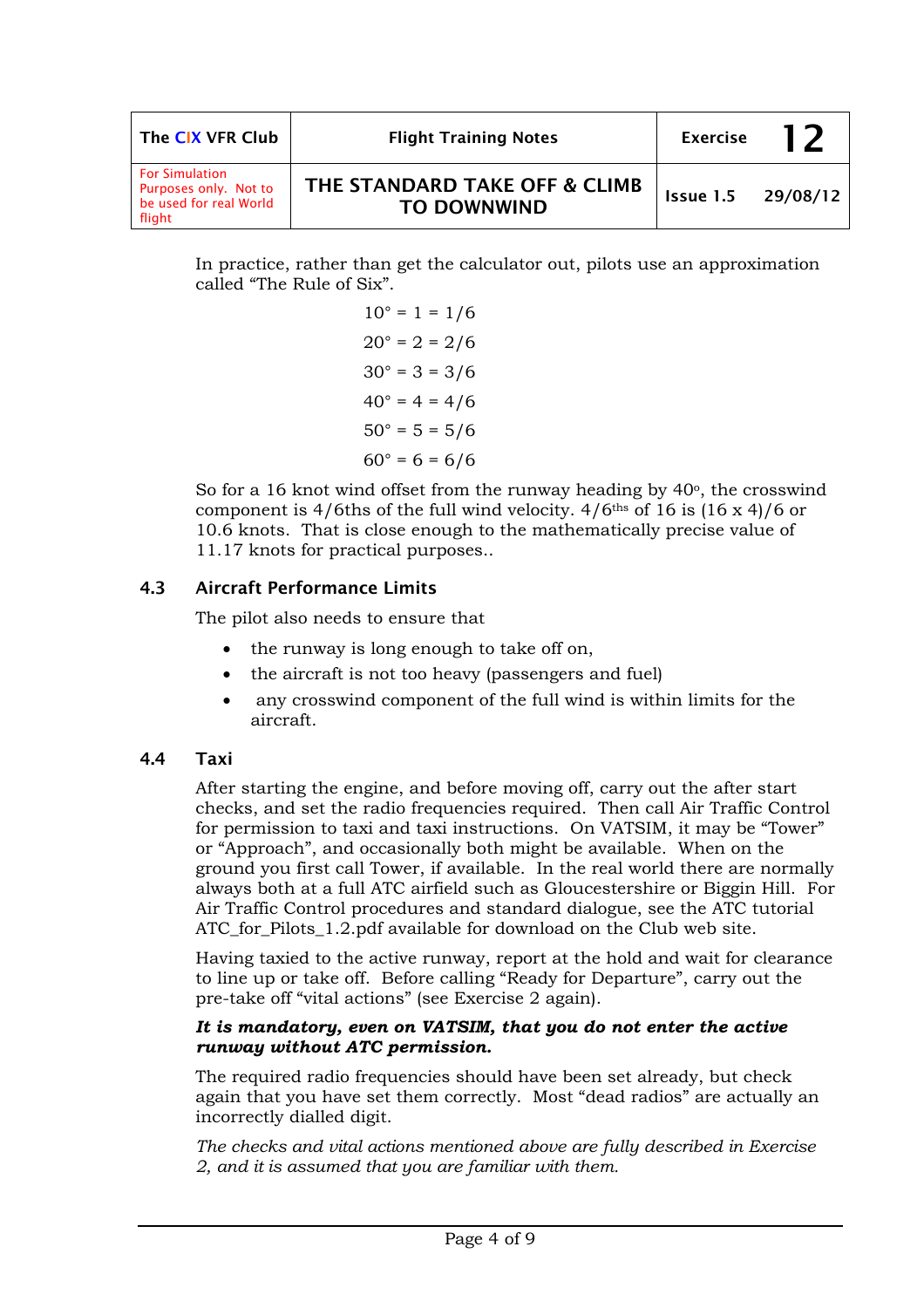| The CIX VFR Club                                                                   | <b>Flight Training Notes</b>                        | <b>Exercise</b> | 12       |
|------------------------------------------------------------------------------------|-----------------------------------------------------|-----------------|----------|
| <b>For Simulation</b><br>Purposes only. Not to<br>be used for real World<br>flight | THE STANDARD TAKE OFF & CLIMB<br><b>TO DOWNWIND</b> | Issue 1.5       | 29/08/12 |

# 5 THE TAKE OFF

When all checks are complete and you are ready to continue, you call ATC "Ready for Departure" (Note – **not** 'ready for take off'). You will then be told either "line up and wait" or "cleared take off". If told to "line up and wait", do just that. You do not need to say anything else to ATC. He/she will come back to you with a "cleared take off" instruction. If you receive a "cleared immediate take off" instruction, then carry out the following actions as quickly as possible, but calmly. It usually means there is someone on final approach, and the ATCO is trying to get you away without undue delay.

Once cleared for take off, move onto the runway at taxi speed and line up with the centre line. Push the throttle forward slowly to its full setting. Use the rudder to stay on the centre line as you accelerate along the runway, glancing down occasionally to check the indicated airspeed. As you approach your takeoff speed of 65kts, begin to ease back on the yoke.

Because aircraft in Flight Simulator tend to stick to the ground a little unrealistically, you may have to hold the yoke back some way to achieve lift off. If this back pressure is sustained once airborne, the aircraft will assume a nose attitude which is much too high; airspeed will decay and the aircraft may stall. Therefore, once off the ground, immediately but gently ease the back pressure on the voke until the pitch attitude is about  $10^{\circ}$  nose high, as indicated on the Attitude Indicator (artificial horizon). However. You must keep the climb going. Do not let the aircraft sink again.

Provided you have set the elevator trim correctly the aircraft will settle into a climb at 75 knots, with a nose attitude about  $10<sup>o</sup>$  above the horizontal, and you should find that as this is achieved, the yoke will return to its neutral position. If it doesn't, then while maintaining the approximately  $10<sup>o</sup>$  nose high attitude required to achieve 75 knots, ease the yoke pressure until it returns to the neutral position whilst simultaneously adjusting the elevator trim. A fuller description of the theory and practice of the climb are contained in Exercise 7 – The Climb, in this series.

## 6 THE CROSSWIND LEG

Maintain the runway heading until you reach 700ft, then perform a climbing  $90^\circ$  rate one turn (maximum angle of bank  $17^\circ$ ) to the crosswind leg. In the Cessna  $172$ , a  $90^{\circ}$  climbing turn should increase the aircraft height by 300 feet. The reason why this is so is explained in Exercise 9b – The Climbing Turn, in this series. Therefore, as you roll wings level from the climbing turn, you should be close to the normal 1000 feet circuit height. If the circuit height is lower, commence the climbing turn sooner. If the circuit height is higher, commence the climbing turn later.

As you reach circuit height, and not before, lower the nose to the cruise attitude and allow airspeed to build up to cruise speed of 105 knots before reducing power to the cruise power setting of 2300 r.p.m. Ease off any pressure on the yoke and trim to maintain level flight without any forward or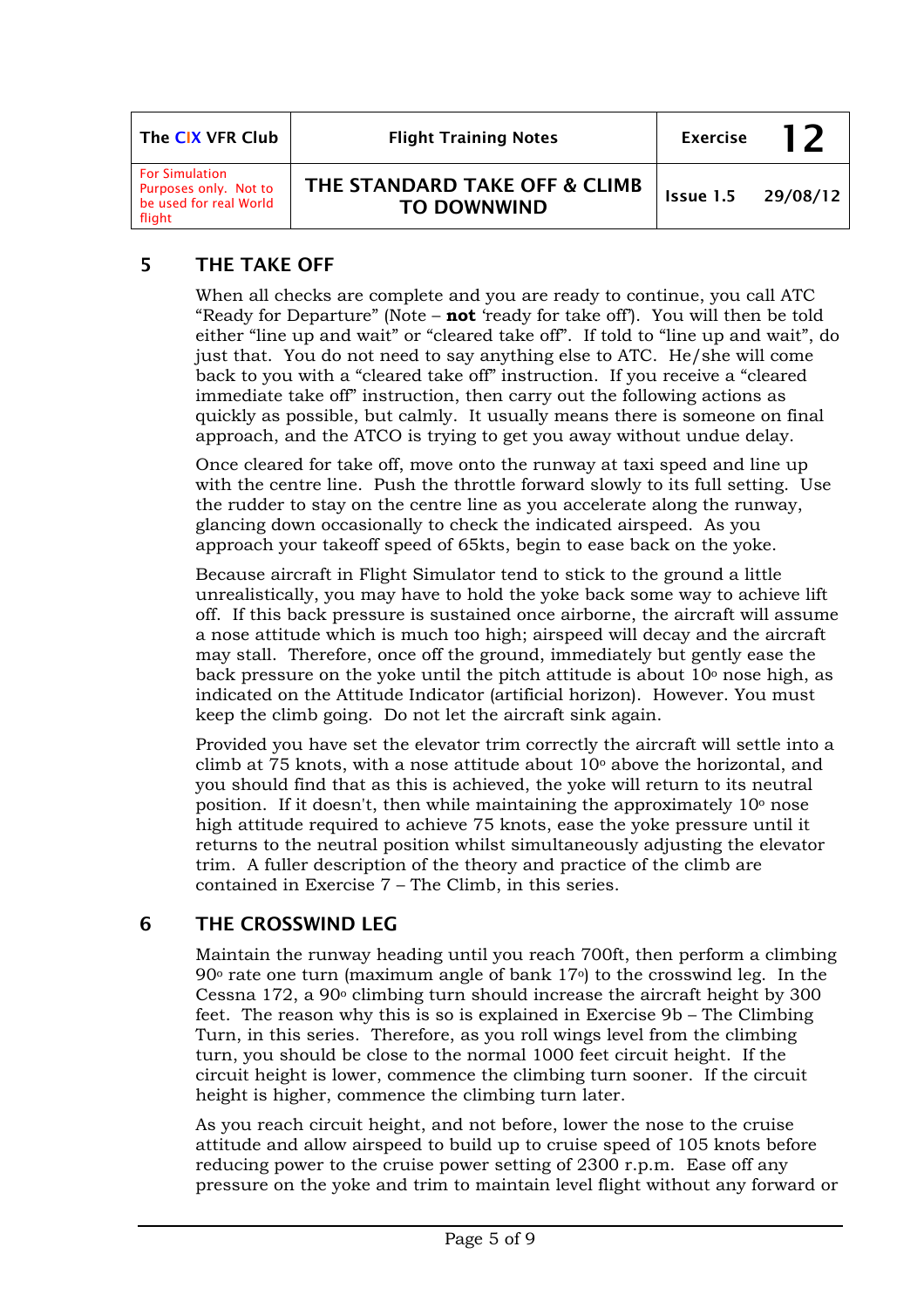| The CIX VFR Club                                                                   | <b>Flight Training Notes</b>                        | <b>Exercise</b> | 12       |
|------------------------------------------------------------------------------------|-----------------------------------------------------|-----------------|----------|
| <b>For Simulation</b><br>Purposes only. Not to<br>be used for real World<br>flight | THE STANDARD TAKE OFF & CLIMB<br><b>TO DOWNWIND</b> | Issue 1.5       | 29/08/12 |

back pressure and adjust the throttle setting as required to maintain cruise speed.

# 7 THE DOWNWIND LEG

Approximately one minute after *commencing* the previous turn, commence a 90 $\degree$  standard level turn (30 $\degree$  of bank) onto the downwind leg, adding a little back pressure to prevent any loss of height. Flight Simulator exaggerates the back pressure required to prevent loss of height in a level turn, so be prepared for a significant yoke back pressure requirement, followed, as you roll out of the turn, with the corresponding easing off of that pressure. Adjust the heading to precisely  $180^\circ$  opposed to the active runway heading – e.g. if take off was on runway 21, on a heading of  $210^{\circ}$ , then the downwind leg is flown on a heading of  $030^\circ$  – parallel to the active runway. If you made your downwind turn at the right time, you should be about 2 miles distant from it, but preferably not more. Wide circuits are the hallmark of the student; good pilots keep their circuits tight. A neat way of checking that you are the right distance from the runway in the Cessna 172, is that the runway should appear to be about half to two-thirds of the way up the wing strut. It should also appear to be level, indicating that you are neither climbing nor descending.

As soon as possible after the turn, when trimmed for level flight, report 'downwind' with your intentions on landing, e.g. "GBNOZ downwind, touch and go", or "GBNOZ downwind to land" or if you have previously been flying touch-and-go circuits, the clearer "GBNOZ downwind to full stop landing." In response the controller should instruction you to "Report final" (in the USA "finals") and inform you of your position with respect to any other aircraft that are ahead. If there is one other aircraft ahead of you, or on final approach from a different direction, you would be No. 2 and so on. The ATCO will then normally request that you "report final, No. 2".

The downwind leg should take approximately 2 minutes, and take you not much more than a mile downwind of the landing runway threshold. (You may be asked to extend the downwind leg if there is a danger of conflict with another aircraft. In this case continue straight ahead, and make the turn to base as directed. It may then be necessary to delay the start of your descent until after the next turn from base to final approach.) During this leg, you must carry out the downwind, or pre-landing checks as follows.

- Brakes off including parking brake
- Undercarriage down and locked *Still say the check, even if flying a fixed undercarriage aircraft, because one day you might not be, and many an aircraft has accidentally been landed on its belly.*
- Mixture full rich (Red knob IN)
- Fuel select both tanks for landing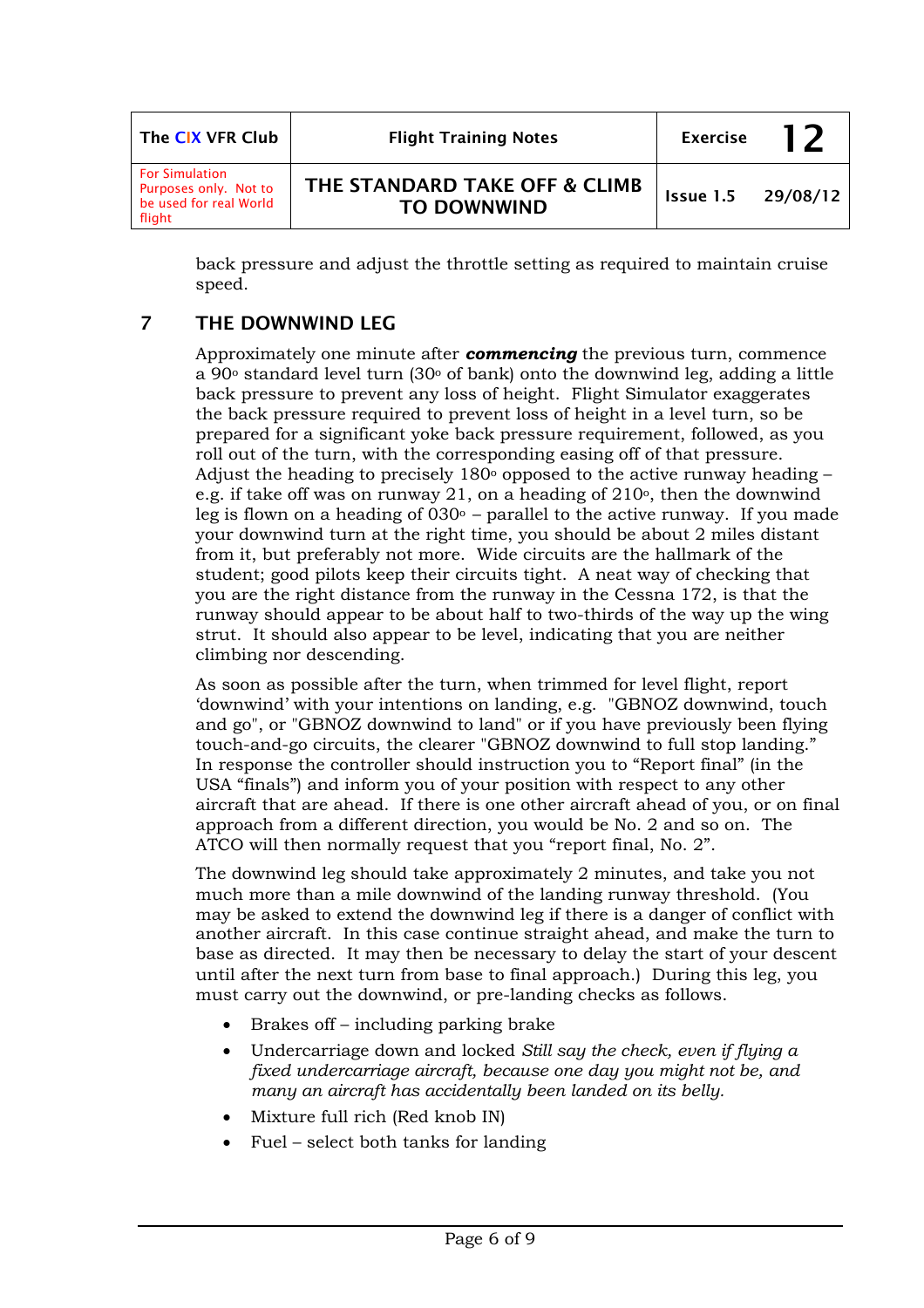| The CIX VFR Club                                                                   | <b>Flight Training Notes</b>                        |           | 12       |
|------------------------------------------------------------------------------------|-----------------------------------------------------|-----------|----------|
| <b>For Simulation</b><br>Purposes only. Not to<br>be used for real World<br>flight | THE STANDARD TAKE OFF & CLIMB<br><b>TO DOWNWIND</b> | Issue 1.5 | 29/08/12 |

- Flaps decide how much flap you are going to use in consideration of the runway length, wind speed and direction.
- Carburettor heat ON (only in the Club C172N)
- Hatches (Doors closed and locked)
- Harnesses (if you have unstrapped yourself from your desk, then strap yourself to it again!)

Pilots usually commit this check to memory, using the mnemonic BUMFFCHH to help.

The descent and final approach to land is dealt with in Exercise 13a.

### 8 THE EFFECT OF WIND

In nil wind conditions, the headings flown will be related directly to the runway direction. If the runway direction is  $270°$  for example, then the heading during the climb will be 270°, and changes of heading will be precisely 90o and in a left hand circuit, the crosswind leg will be flown at  $180^\circ$  and the downwind leg at 090 $^\circ$ .

With any significant wind, the headings have to be adjusted for drift to maintain the required track. (For definitions of "heading" and "track" see Exercise 16 – Navigation). Because of the short distances involved in flying a circuit, these adjustments do not necessarily need to be as carefully calculated as they would for a significant cross country flight.

### 8.1 Calculated Drift Correction

The following table gives precise drift corrections for different winds, at climb speed and at cruise speed for the Cessna 172. From this you can derive approximate headings for a range of wind speeds and directions. The wind direction shown is the direction relative to the required track, i.e. 0o would be a headwind,  $90^\circ$  a crosswind with the wind directly abeam.

| Wind<br><b>Direction</b> | Wind<br><b>Speed</b><br><b>Knots</b> | <b>Airspeed</b><br><b>Knots</b> | Into wind<br><b>Heading</b><br>correction |
|--------------------------|--------------------------------------|---------------------------------|-------------------------------------------|
| 30°                      | 5                                    | 75                              | $2^{\circ}$                               |
| 30°                      | 10                                   | 75                              | $4^{\circ}$                               |
| 30°                      | 15                                   | 75                              | $6^{\circ}$                               |
| 60°                      | 5                                    | 75                              | $3^{\circ}$                               |
| 60°                      | 10                                   | 75                              | $7^\circ$                                 |
| 60°                      | 15                                   | 75                              | $10^{\circ}$                              |
| 90°                      | 5                                    | 75                              | $4^{\circ}$                               |
| 90°                      | 10                                   | 75                              | $8^{\circ}$                               |
| $90^{\circ}$             | 15                                   | 75                              | 1 1 °                                     |